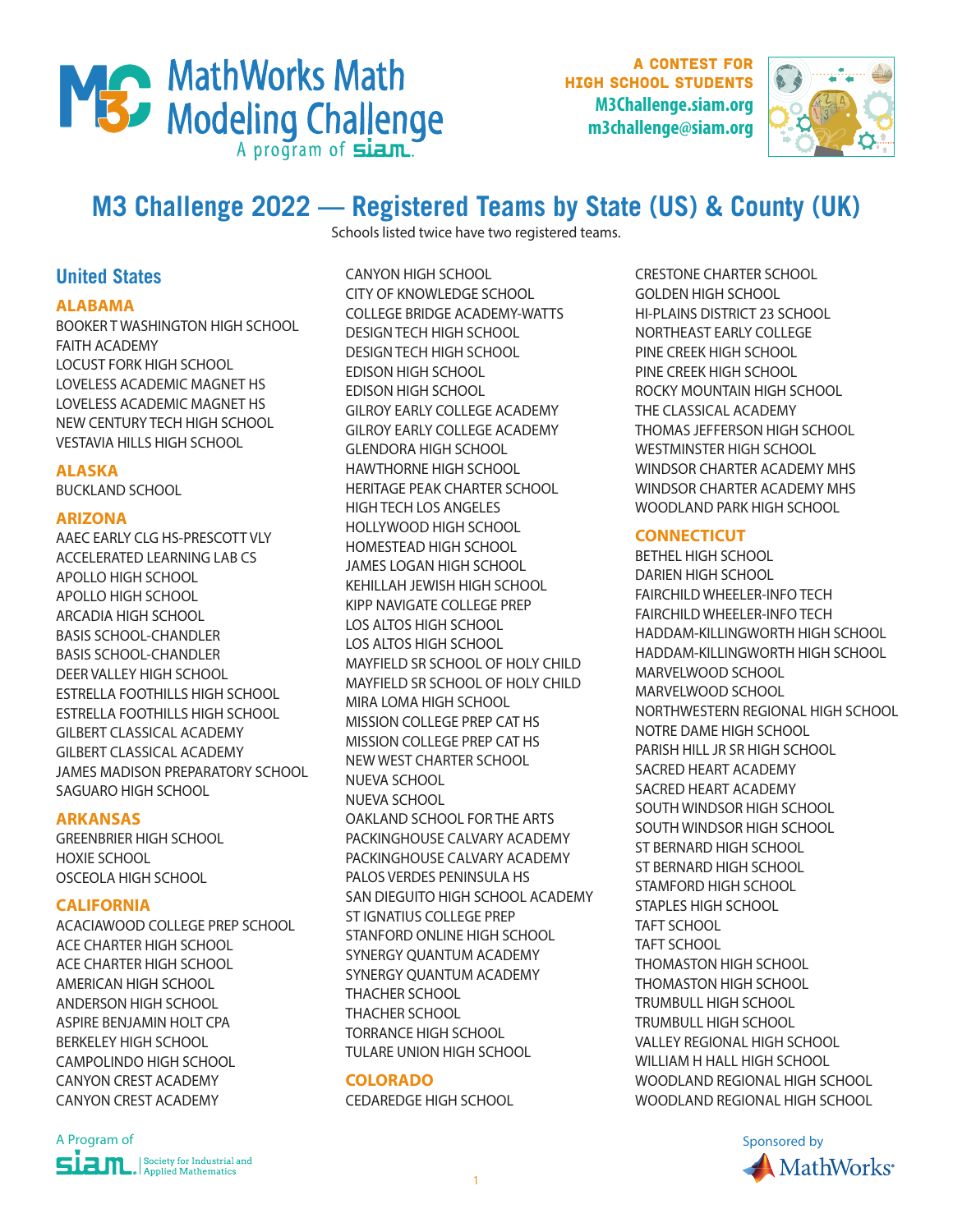#### **DELAWARE**

CHARTER SCHOOL OF WILMINGTON PADUA ACADEMY PADUA ACADEMY

#### **FLORIDA**

AMERICAN HERITAGE SCHOOL AMERICAN HERITAGE SCHOOL BROOKS DEBARTOLO COLLEGIATE HS BROOKS DEBARTOLO COLLEGIATE HS CANTERBURY SCHOOL OF FLORIDA COCOA BEACH JR SR HIGH SCHOOL DORAL ACADEMY CHARTER HIGH SCHOOL DOUGLAS ANDERSON SCHOOL OF ARTS EPISCOPAL SCHOOL OF JACKSONVILLE EPISCOPAL SCHOOL OF JACKSONVILLE EVERGLADES HIGH SCHOOL EVERGLADES HIGH SCHOOL F W BUCHHOLZ HIGH SCHOOL F W BUCHHOLZ HIGH SCHOOL FRANK W SPRINGSTEAD HIGH SCHOOL FRANK W SPRINGSTEAD HIGH SCHOOL GREATER MIAMI ADVENTIST ACADEMY GREATER MIAMI ADVENTIST ACADEMY GULF BREEZE HIGH SCHOOL JOSE MARTI MAST 6-12 ACADEMY JOSE MARTI MAST 6-12 ACADEMY MATANZAS HIGH SCHOOL MIAMI BEACH SENIOR HIGH SCHOOL MIAMI BEACH SENIOR HIGH SCHOOL MIAMI LAKES ED CTR & TECH CLG NEOCITY ACADEMY NORTH BROWARD PREP SCHOOL OUR LADY OF LOURDES ACADEMY PALM BEACH GARDENS CMTY HS PENSACOLA HIGH SCHOOL PENSACOLA HIGH SCHOOL PINE VIEW SCHOOL PINE VIEW SCHOOL PINELLAS PARK HIGH SCHOOL POMPANO BEACH HIGH SCHOOL PORT CHARLOTTE HIGH SCHOOL PORT CHARLOTTE HIGH SCHOOL ROBINSON SENIOR HIGH SCHOOL SAGEMONT UPPER SCHOOL SCHOOL FOR ADVANCED STUDIES-W SCHOOL FOR ADVANCED STUDIES-W SOUTH BROWARD HIGH SCHOOL SOUTH BROWARD HIGH SCHOOL SOUTH WALTON HIGH SCHOOL STANTON COLLEGE PREP SCHOOL TRINITY PREPARATORY SCHOOL TRINITY PREPARATORY SCHOOL UNIVERSITY SCHOOL-NOVA SE UNIV WALTON HIGH SCHOOL WEEKI WACHEE HIGH SCHOOL WEEKI WACHEE HIGH SCHOOL WEKIVA HIGH SCHOOL

WELLINGTON CMTY HIGH SCHOOL WIREGRASS RANCH HIGH SCHOOL

#### **GEORGIA**

ADAIRSVILLE HIGH SCHOOL ARCHER HIGH SCHOOL CHAMBLEE CHARTER HIGH SCHOOL COLUMBUS HIGH SCHOOL DUNWOODY HIGH SCHOOL FULTON SCIENCE ACADEMY FULTON SCIENCE ACADEMY GAINESVILLE HIGH SCHOOL GAINESVILLE HIGH SCHOOL GEORGIA MILITARY COLLEGE PREP GEORGIA MILITARY COLLEGE PREP JOHNS CREEK HIGH SCHOOL JOHNS CREEK HIGH SCHOOL JONESBORO HIGH SCHOOL JONESBORO HIGH SCHOOL JOSEPH WHEELER HIGH SCHOOL KIPP ATLANTA COLLEGIATE HS LOWNDES HIGH SCHOOL NORTHVIEW HIGH SCHOOL PEACHTREE RIDGE HIGH SCHOOL RABUN GAP NACOOCHEE SCHOOL WEBER SCHOOL

### **HAWAII**

JAMES B CASTLE HIGH SCHOOL JAMES B CASTLE HIGH SCHOOL KALAHEO HIGH SCHOOL KALAHEO HIGH SCHOOL

### **IDAHO**

PARMA HIGH SCHOOL PARMA HIGH SCHOOL RENAISSANCE HIGH SCHOOL

### **ILLINOIS**

ADLAI E STEVENSON HIGH SCHOOL ADLAI E STEVENSON HIGH SCHOOL CHICAGO ACADEMY FOR THE ARTS COMMUNITY HIGH SCHOOL DEERFIELD HIGH SCHOOL DUNLAP HIGH SCHOOL EVANSTON TWP HIGH SCHOOL EVANSTON TWP HIGH SCHOOL FURQAAN ACADEMY-BOILINGBROOK GLENBROOK NORTH HIGH SCHOOL HINSDALE CENTRAL HIGH SCHOOL LAKE FOREST ACADEMY LAKE ZURICH HIGH SCHOOL LOYOLA ACADEMY METEA VALLEY HIGH SCHOOL NEW TRIER TOWNSHIP HIGH SCHOOL OSWEGO EAST HIGH SCHOOL ROCKFORD CHRISTIAN HIGH SCHOOL WALTER PAYTON COLLEGE PREP HS WILLIAM FREMD HIGH SCHOOL WILLIAM FREMD HIGH SCHOOL

YCCS-INNOVATIONS HS YORKVILLE HIGH SCHOOL YORKVILLE HIGH SCHOOL

### **INDIANA**

BROWNSBURG HIGH SCHOOL CARMEL SENIOR HIGH SCHOOL CARMEL SENIOR HIGH SCHOOL CARROLL HIGH SCHOOL COLUMBUS NORTH HIGH SCHOOL COLUMBUS NORTH HIGH SCHOOL HAMILTON HEIGHTS HIGH SCHOOL MUNSTER HIGH SCHOOL MUNSTER HIGH SCHOOL PARK TUDOR SCHOOL PURDUE POLYTECHNIC HS-ENGLEWD

### **IOWA**

CENTRAL ACADEMY CENTRAL ACADEMY CRESTON HIGH SCHOOL CRESTON HIGH SCHOOL DECORAH HIGH SCHOOL LINN-MAR HIGH SCHOOL STEPHEN HEMPSTEAD HIGH SCHOOL WAVERLY-SHELL ROCK SR HIGH SCHOOL

### **KANSAS**

BLUE VALLEY HIGH SCHOOL LINCOLN JR SR HIGH SCHOOL MAIZE SOUTH HIGH SCHOOL MAIZE SOUTH HIGH SCHOOL OTIS-BISON JR SR HIGH SCHOOL TOPEKA HIGH SCHOOL

### **KENTUCKY**

LIVINGSTON CENTRAL HIGH SCHOOL

### **LOUISIANA**

BATON ROUGE INT'L SCHOOL

### **MAINE**

FRYEBURG ACADEMY TEMPLE ACADEMY

### **MARYLAND**

ABERDEEN HIGH SCHOOL BOONSBORO HIGH SCHOOL BRYN MAWR SCHOOL BRYN MAWR SCHOOL CENTENNIAL HIGH SCHOOL CHESAPEAKE HIGH SCHOOL STEM ACADEMY DULANEY HIGH SCHOOL KINGS CHRISTIAN ACADEMY MONTGOMERY BLAIR HIGH SCHOOL MONTGOMERY BLAIR HIGH SCHOOL NORTH HAGERSTOWN HIGH SCHOOL PATUXENT HIGH SCHOOL RICHARD MONTGOMERY HIGH SCHOOL RICHARD MONTGOMERY HIGH SCHOOL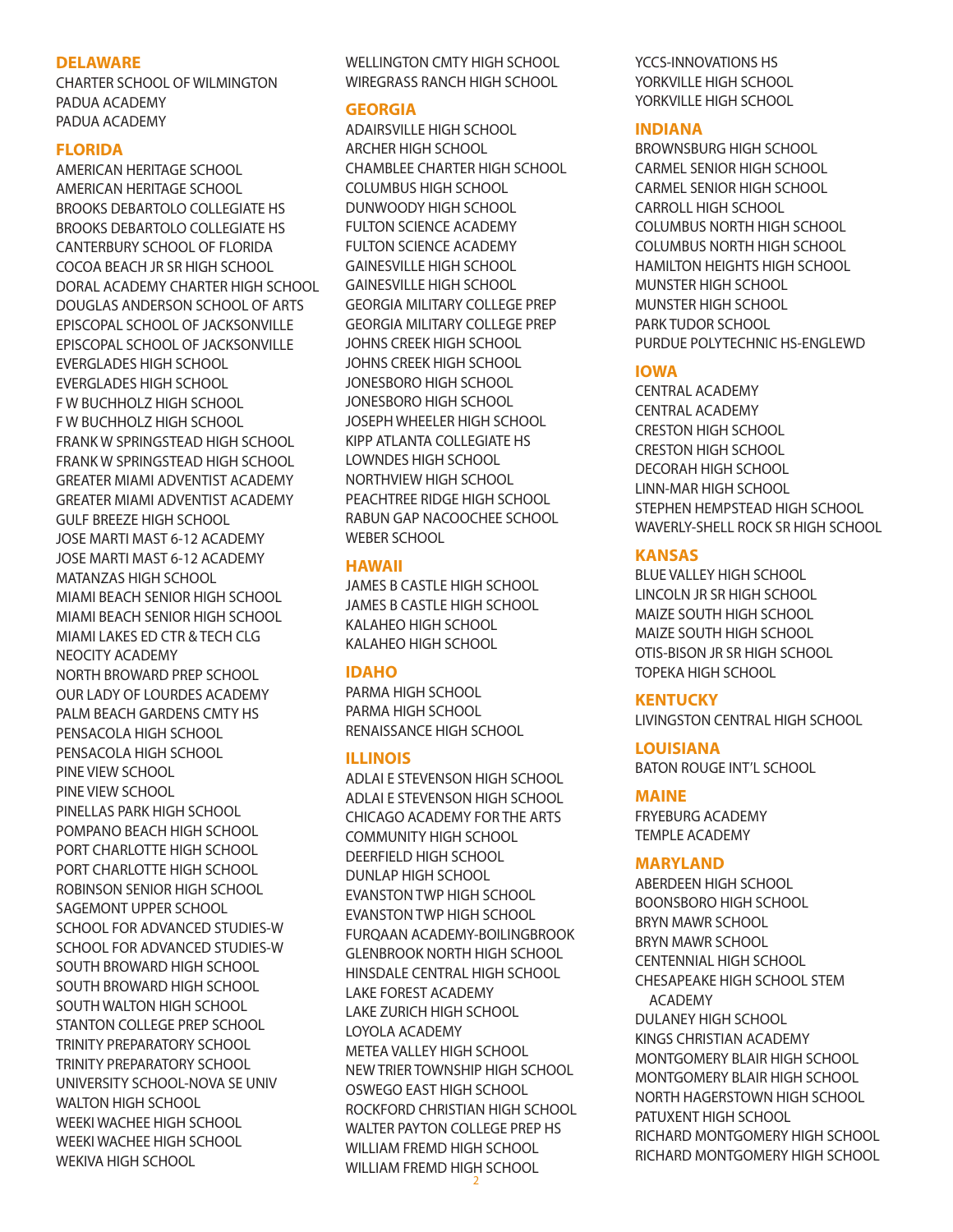### RIVER HILL HIGH SCHOOL RIVER HILL HIGH SCHOOL SAINT MONICA'S ACADEMY SEVERN SCHOOL-TEEL SEVERN SCHOOL-TEEL THOMAS S WOOTTON HIGH SCHOOL THOMAS S WOOTTON HIGH SCHOOL

### **MASSACHUSETTS**

BROMFIELD SCHOOL BUXTON SCHOOL CATS ACADEMY BOSTON DEDHAM HIGH SCHOOL DENNIS YARMOUTH REGIONAL HS DENNIS YARMOUTH REGIONAL HS EASTHAMPTON HIGH SCHOOL FRONTIER REGIONAL SCHOOL FRONTIER REGIONAL SCHOOL GLOUCESTER HIGH SCHOOL LENOX MEMORIAL MID HIGH SCHOOL LUDLOW HIGH SCHOOL MASS ACADEMY-MATH & SCIENCE MASS ACADEMY-MATH & SCIENCE MOHAWK TRAIL REGIONAL HIGH SCHOOL MONTACHUSETT REG VOC TECH SCHOOL NEWTON SOUTH HIGH SCHOOL NORTH ATTLEBORO HIGH SCHOOL STONEHAM HIGH SCHOOL STONELEIGH-BURNHAM SCHOOL STONELEIGH-BURNHAM SCHOOL THE MACDUFFIE SCHOOL WALNUT HILL SCHOOL WESTWOOD HIGH SCHOOL WINCHESTER HIGH SCHOOL

### **MICHIGAN**

ALLEN PARK HIGH SCHOOL CALVARY BAPTIST ACADEMY CARLSON HIGH SCHOOL CHIPPEWA VALLEY HIGH SCHOOL CHIPPEWA VALLEY HIGH SCHOOL COLOMA HIGH SCHOOL CONCORD HIGH SCHOOL EASTERN HIGH SCHOOL EASTERN HIGH SCHOOL EVEREST COLLEGIATE HS & ACADEMY INTERNATIONAL ACADEMY EAST INTERNATIONAL ACADEMY EAST LAKE FENTON HIGH SCHOOL MASON HIGH SCHOOL MATTAWAN HIGH SCHOOL OKEMOS HIGH SCHOOL SKYLINE HIGH SCHOOL WEST BLOOMFIELD HIGH SCHOOL WEST CATHOLIC HIGH SCHOOL WHITE PIGEON JR SR HIGH SCHOOL WHITE PIGEON JR SR HIGH SCHOOL

#### **MINNESOTA**

BLOOMING PRAIRIE JR SR HS LAKE PARK-AUDUBON HIGH SCHOOL ORONO SENIOR HIGH SCHOOL ROSEMOUNT HIGH SCHOOL ST AGNES SCHOOL ST PAUL ACAD & SUMMIT SCHOOL-UPPR WAYZATA HIGH SCHOOL WAYZATA HIGH SCHOOL WHITE BEAR LAKE HIGH SCHOOL SOUTH WHITE BEAR LAKE HIGH SCHOOL SOUTH

### **MISSISSIPPI**

BROOKHAVEN ACADEMY RAYMOND HIGH SCHOOL RAYMOND HIGH SCHOOL SCOTT CENTRAL ATTENDANCE CTR

### **MISSOURI**

AFFTON HIGH SCHOOL ARCADIA VALLEY HIGH SCHOOL ARCADIA VALLEY HIGH SCHOOL BLUE EYE HIGH SCHOOL CROCKER SCHOOL CROCKER SCHOOL HILLCREST HIGH SCHOOL LINCOLN COLLEGE PREP ACADEMY METRO ACADEMIC CLASSICAL HS METRO ACADEMIC CLASSICAL HS NORTHEAST HIGH SCHOOL SHERWOOD CASS R8 SCHOOL SOUTH IRON JR SR HIGH SCHOOL SOUTH IRON JR SR HIGH SCHOOL

### **MONTANA**

AUGUSTA SCHOOL CAPITAL HIGH SCHOOL CAPITAL HIGH SCHOOL

### **NEBRASKA**

LINCOLN CHRISTIAN SCHOOL OMAHA NORTH HIGH MAGNET SCHOOL SOUTHEAST HIGH SCHOOL

### **NEVADA**

BASIC ACADEMY OF INT'L STUDIES TMCC HIGH SCHOOL

### **NEW HAMPSHIRE**

ACADEMY FOR SCIENCE & DESIGN ACADEMY FOR SCIENCE & DESIGN BREWSTER ACADEMY BREWSTER ACADEMY JESSE REMINGTON HIGH SCHOOL JESSE REMINGTON HIGH SCHOOL PORTSMOUTH CHRISTIAN ACADEMY

### **NEW JERSEY**

ACAD ALLIED HLTH & BIOMED SCIENCE ACAD ALLIED HLTH & BIOMED SCIENCE BERGEN CATHOLIC HIGH SCHOOL

BERGEN COUNTY ACADEMIES BERGEN COUNTY ACADEMIES CAMDEN CATHOLIC HIGH SCHOOL CHATHAM HIGH SCHOOL CHRISTIAN BROTHERS ACADEMY EASTERN REGIONAL HIGH SCHOOL EASTERN REGIONAL HIGH SCHOOL FT LEE HIGH SCHOOL FT LEE HIGH SCHOOL GOV LIVINGSTON HIGH SCHOOL GOV LIVINGSTON HIGH SCHOOL HIGH POINT REG HIGH SCHOOL HIGH TECHNOLOGY HIGH SCHOOL HIGH TECHNOLOGY HIGH SCHOOL HILLSBOROUGH HIGH SCHOOL HILLSIDE HIGH SCHOOL HILLSIDE HIGH SCHOOL IMMACULATE HEART ACADEMY IMMACULATE HEART ACADEMY KINGSWAY REGIONAL HIGH SCHOOL KINGSWAY REGIONAL HIGH SCHOOL LACORDAIRE ACADEMY LEONIA HIGH SCHOOL LIVINGSTON HIGH SCHOOL LIVINGSTON HIGH SCHOOL MANALAPAN HIGH SCHOOL MANALAPAN HIGH SCHOOL MATAWAN REGIONAL HIGH SCHOOL MATAWAN REGIONAL HIGH SCHOOL MATES ACAD TECH ENVIRON SCIENCE NORTH HUNTERDON HIGH SCHOOL OLD BRIDGE HIGH SCHOOL PARAMUS HIGH SCHOOL PARAMUS HIGH SCHOOL PINGRY SCHOOL PISCATAWAY TOWNSHIP HIGH SCHOOL PISCATAWAY TOWNSHIP HIGH SCHOOL POPE JOHN XXIII MID HIGH SCHOOL POPE JOHN XXIII MID HIGH SCHOOL ST JOSEPH'S HIGH SCHOOL ST PETER'S PREPARATORY SCHOOL ST PETER'S PREPARATORY SCHOOL TEANECK HIGH SCHOOL TEANECK HIGH SCHOOL UNION CO VOC TECH SCHOOL UNION CO VOC TECH SCHOOL WASHINGTON TWP HIGH SCHOOL WAYNE HILLS HIGH SCHOOL WESTFIELD HIGH SCHOOL WESTFIELD HIGH SCHOOL WESTWOOD REGIONAL HIGH SCHOOL WILBERFORCE SCHOOL WILBERFORCE SCHOOL

### **NEW MEXICO**

LORDSBURG HIGH SCHOOL PECOS CYBER ACADEMY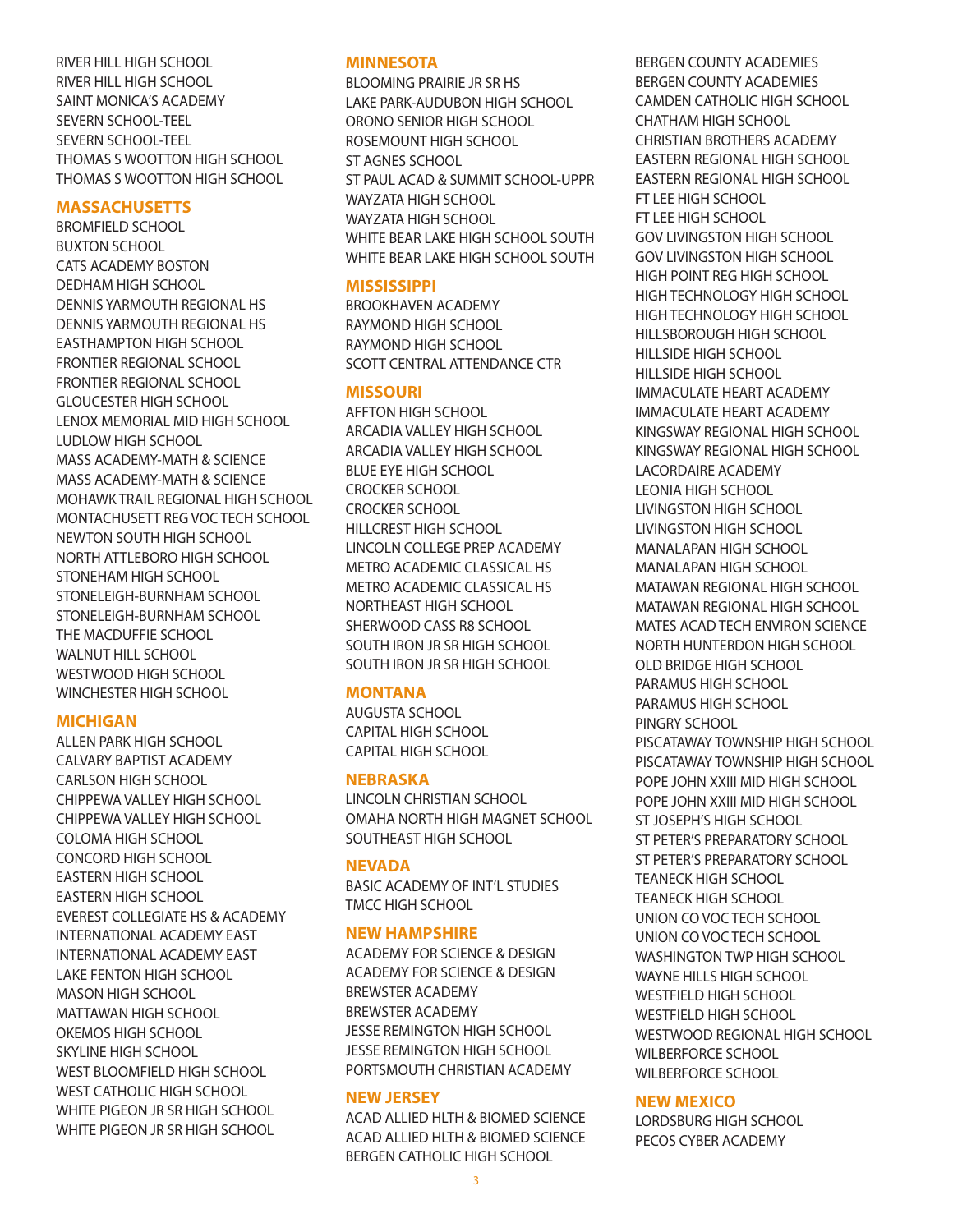#### **NEW YORK**

ABRAHAM JOSHUA HESCHEL SCHOOL ACADEMY FOR LANGUAGE & TECH AMHERST CENTRAL HIGH SCHOOL ARCHBISHOP STEPINAC HIGH SCHOOL BROOKLYN INTERNATIONAL HS BROOKLYN INTERNATIONAL HS CALHOUN HIGH SCHOOL CHAMINADE HIGH SCHOOL CONVENT OF SACRED HEART SCHOOL CROTON-HARMON HIGH SCHOOL E F ACADEMY NEW YORK EAST HIGH SCHOOL EMMA WILLARD SCHOOL GRANVILLE JR SR HIGH SCHOOL HANC HIGH SCHOOL HARBORFIELDS HIGH SCHOOL HARBORFIELDS HIGH SCHOOL HOSTOS-LINCOLN ACADEMY OF SCIENCE HUNTER COLLEGE HIGH SCHOOL INT'L HS-HEALTH SCIENCES JERICHO SENIOR HIGH SCHOOL JOHN F KENNEDY HIGH SCHOOL JOHN F KENNEDY HIGH SCHOOL KEIO ACADEMY OF NEW YORK KINGS PARK HIGH SCHOOL KINGSTON SENIOR HIGH SCHOOL KINGSTON SENIOR HIGH SCHOOL MIDWOOD HIGH SCHOOL MIDWOOD HIGH SCHOOL MT SINAI HIGH SCHOOL MT SINAI HIGH SCHOOL NAZARETH REGIONAL HIGH SCHOOL NEWCOMERS HIGH SCHOOL NORTH BABYLON HIGH SCHOOL NORTH ROCKLAND HIGH SCHOOL OYSTER BAY HIGH SCHOOL OYSTER BAY HIGH SCHOOL PITTSFORD MENDON HIGH SCHOOL PITTSFORD MENDON HIGH SCHOOL REMSEN JR SR HIGH SCHOOL RYE COUNTRY DAY SCHOOL RYE NECK HIGH SCHOOL RYE NECK HIGH SCHOOL STAMFORD CENTRAL SCHOOL STATEN ISLAND TECHNICAL HS STORM KING SCHOOL TAPPAN ZEE HIGH SCHOOL TRI-VALLEY HIGH SCHOOL TRI-VALLEY HIGH SCHOOL WARD MELVILLE SR HIGH SCHOOL XAVERIAN HIGH SCHOOL XAVERIAN HIGH SCHOOL

### **NORTH CAROLINA**

CUTHBERTSON HIGH SCHOOL EAST CHAPEL HILL HIGH SCHOOL FRANKLINTON HIGH SCHOOL

FRANKLINTON HIGH SCHOOL GASTON EARLY COLLEGE HS GREENSBORO DAY SCHOOL GREENSBORO DAY SCHOOL NORTHSIDE HIGH SCHOOL VICTORY CHRISTIAN CENTER SCHOOL VICTORY CHRISTIAN CENTER SCHOOL

### **NORTH DAKOTA**

SHEYENNE HIGH SCHOOL SHEYENNE HIGH SCHOOL

#### **OHIO**

ARCHBISHOP HOBAN HIGH SCHOOL BARBERTON HIGH SCHOOL CARROLL HIGH SCHOOL CINDAY ACADEMY COLUMBUS ACADEMY HARVEST PREPARATORY SCHOOL HARVEST PREPARATORY SCHOOL HILLIARD BRADLEY HIGH SCHOOL HILLIARD DARBY HIGH SCHOOL HILLIARD DAVIDSON HIGH SCHOOL JAMES A GARFIELD HIGH SCHOOL MADISON COMPREHENSIVE HIGH SCHOOL NEW ALBANY HIGH SCHOOL NEW ALBANY HIGH SCHOOL NORDONIA HIGH SCHOOL NORTHVIEW HIGH SCHOOL NORWAYNE HIGH SCHOOL ST URSULA ACADEMY ST VINCENT ST MARY HS TEMPLE CHRISTIAN SCHOOL WHITMER HIGH SCHOOL WHITMER HIGH SCHOOL

#### **OKLAHOMA**

CENTRAL SCHOOL CHOUTEAU HIGH SCHOOL DOVE SCIENCE ACAD HS-TULSA LAWTON HIGH SCHOOL OWASSO HIGH SCHOOL OWASSO HIGH SCHOOL ROFF HIGH SCHOOL SANTA FE S PATHWAYS MID CLG HS SANTA FE S PATHWAYS MID CLG HS

### **OREGON**

ASHLAND HIGH SCHOOL CONDON HIGH SCHOOL GRANTS PASS HIGH SCHOOL GRANTS PASS HIGH SCHOOL INTERNATIONAL SCHOOL OF BEAVERTON KINGS VALLEY CHARTER SCHOOL MAZAMA HIGH SCHOOL MAZAMA HIGH SCHOOL PAISLEY PUBLIC CHARTER SCHOOL

#### **PENNSYLVANIA**

BENSALEM HIGH SCHOOL CENTRAL HIGH SCHOOL CENTRAL YORK HIGH SCHOOL CONEMAUGH TWP MID SR HIGH SCHOOL CONESTOGA HIGH SCHOOL CONESTOGA VALLEY HIGH SCHOOL CORNELL HIGH SCHOOL CUMBERLAND VALLEY HIGH SCHOOL CUMBERLAND VALLEY HIGH SCHOOL DONEGAL HIGH SCHOOL FRIENDS CENTRAL SCHOOL GATEWAY HIGH SCHOOL GATEWAY HIGH SCHOOL GREATER LATROBE SR HIGH SCHOOL GREATER LATROBE SR HIGH SCHOOL HATBORO-HORSHAM HIGH SCHOOL HATBORO-HORSHAM HIGH SCHOOL HAVERFORD SCHOOL HAVERFORD SCHOOL HERSHEY HIGH SCHOOL J P MCCASKEY HIGH SCHOOL JULIA R MASTERMAN MID HIGH SCHOOL JULIA R MASTERMAN MID HIGH SCHOOL KUTZTOWN AREA HIGH SCHOOL LEHIGH VALLEY CHARTER HS ARTS MORAVIAN ACADEMY-UPPER SCHOOL NORTHWESTERN LEHIGH HIGH SCHOOL PLYMOUTH WHITEMARSH HIGH SCHOOL PLYMOUTH WHITEMARSH HIGH SCHOOL POCONO MOUNTAIN EAST HIGH SCHOOL SPRING-FORD AREA HIGH SCHOOL UNIONVILLE HIGH SCHOOL UPPER ST CLAIR HIGH SCHOOL WESTTOWN SCHOOL WESTTOWN SCHOOL WILSON SENIOR HIGH SCHOOL WILSON SENIOR HIGH SCHOOL WISSAHICKON HIGH SCHOOL

### **RHODE ISLAND**

BISHOP HENDRICKEN HIGH SCHOOL BISHOP HENDRICKEN HIGH SCHOOL LA SALLE ACADEMY & DE LA SALLE MS ST ANDREW'S SCHOOL

### **SOUTH CAROLINA**

ACADEMIC MAGNET HIGH SCHOOL FAIRFIELD CENTRAL HIGH SCHOOL FORT MILL HIGH SCHOOL GOVERNOR'S SCHOOL FOR SCIENCE & MATH GOVERNOR'S SCHOOL FOR SCIENCE & MATH NATION FORD HIGH SCHOOL SENECA HIGH SCHOOL STEP OF FAITH CHRISTIAN ACADEMY

#### **SOUTH DAKOTA**

SIOUX FALLS LUTHERAN SCHOOL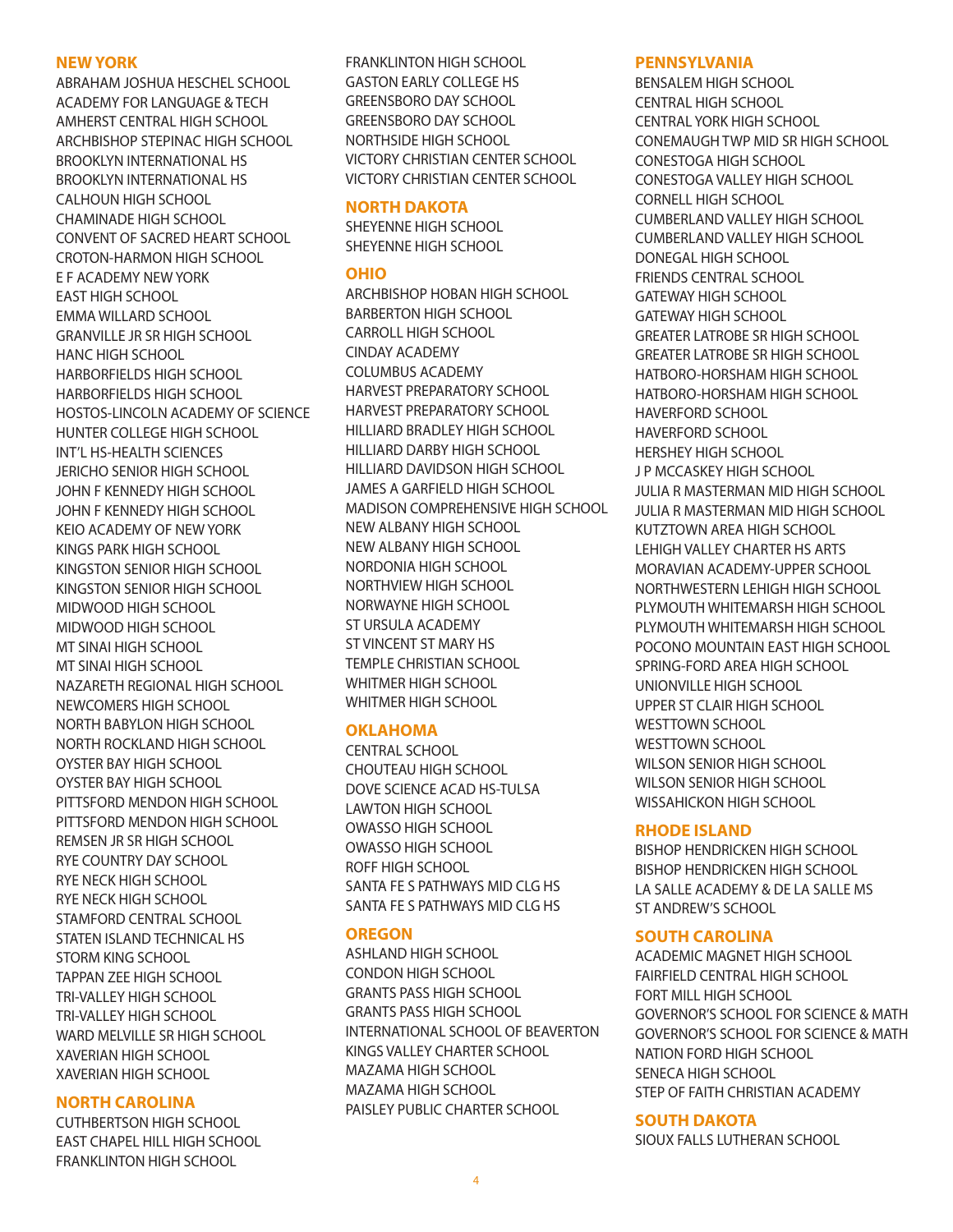#### **TENNESSEE**

CHATTANOOGA SCHOOL ART & SCIENCE CLARKSVILLE HIGH SCHOOL EVANGELICAL CHRISTIAN SCHOOL GATLINBURG PITTMAN HIGH SCHOOL GATLINBURG PITTMAN HIGH SCHOOL MAPLEWOOD COMP HIGH SCHOOL MAPLEWOOD COMP HIGH SCHOOL MEMPHIS UNIVERSITY SCHOOL OAKLAND HIGH SCHOOL SACRED HEART OF JESUS HIGH SCHOOL SCIENCE HILL HIGH SCHOOL SPRINGFIELD HIGH SCHOOL STATION CAMP HIGH SCHOOL TENNESSEE ONLINE PUBLIC SCHOOL TENNESSEE ONLINE PUBLIC SCHOOL UNAKA HIGH SCHOOL WEST HIGH SCHOOL WESTVIEW HIGH SCHOOL WHITE STATION HIGH SCHOOL

### **TEXAS**

ASCENSION ACADEMY ASCENSION ACADEMY BYRON NELSON HIGH SCHOOL CUNAE INTERNATIONAL SCHOOL CY-FAIR HIGH SCHOOL DELL CITY SCHOOL DUCHESNE ACADEMY OF SACRED HEART DUCHESNE ACADEMY OF SACRED HEART EARLY COLLEGE HIGH SCHOOL-MIDLAND EPISCOPAL HIGH SCHOOL EPISCOPAL HIGH SCHOOL FRIENDSWOOD HIGH SCHOOL FRIENDSWOOD HIGH SCHOOL GEORGE BUSH HIGH SCHOOL GOLDEN RULE CS-DESOTO HALE CENTER HIGH SCHOOL JAMES MARTIN HIGH SCHOOL JOHN PAUL II HIGH SCHOOL JUAN DIEGO ACADEMY JUAN DIEGO ACADEMY KATY HIGH SCHOOL KELLER HIGH SCHOOL KELLER HIGH SCHOOL KEYSTONE SCHOOL LA JOYA SENIOR HIGH SCHOOL LA JOYA SENIOR HIGH SCHOOL LEADERSHIP PREP SCHOOL SECONDARY LEANDER HIGH SCHOOL LEANDER HIGH SCHOOL LIBERTY HIGH SCHOOL LOS FRESNOS HIGH SCHOOL NEW BRAUNFELS HIGH SCHOOL PASADENA MEMORIAL HIGH SCHOOL PLAINVIEW HIGH SCHOOL PLAINVIEW HIGH SCHOOL SAINT MARY'S HALL

SAN JUAN DIEGO CATH HIGH SCHOOL ST JOHN'S SCHOOL ST MARK'S SCHOOL OF TEXAS ST MARY'S CATHOLIC SCHOOL TALKINGTON SCHOOL YOUNG WOMEN TALKINGTON SCHOOL YOUNG WOMEN TEMPLE CHARTER ACADEMY TEXAS ACADEMY MATH & SCIENCE TEXAS ACADEMY MATH & SCIENCE TEXOMA CHRISTIAN SCHOOL WATERLOO SCHOOL

### **UTAH**

ALTA HIGH SCHOOL ALTA HIGH SCHOOL MOUNTAIN RIDGE HIGH SCHOOL

### **VERMONT**

ESSEX HIGH SCHOOL MIDDLEBURY UNION HIGH SCHOOL MT ANTHONY SENIOR HIGH SCHOOL VERMONT ACADEMY

#### **VIRGINIA**

BROADWATER ACADEMY BROADWATER ACADEMY COVENANT SCHOOL FALLS CHURCH HIGH SCHOOL FALLS CHURCH HIGH SCHOOL FLINT HILL SCHOOL FLINT HILL SCHOOL GOV SCHOOL SCIENCE & TECHNOLOGY GOV SCHOOL SCIENCE & TECHNOLOGY MAGGIE L WALKER GOVERNOR'S SCHOOL MAGGIE L WALKER GOVERNOR'S SCHOOL MCLEAN HIGH SCHOOL MIDLOTHIAN HIGH SCHOOL NORTH CROSS SCHOOL PATRIOT HIGH SCHOOL SHENANDOAH VLY GOVERNOR'S SCHOOL STUART HALL MID UPPER SCHOOL STUART HALL MID UPPER SCHOOL THOMAS JEFFERSON HS-SCIENCE & TECH THOMAS JEFFERSON HS-SCIENCE & TECH WALSINGHAM ACADEMY UPPER SCHOOL WALSINGHAM ACADEMY UPPER SCHOOL

### **WASHINGTON**

CASTLE ROCK HIGH SCHOOL HARRISON PREPATORY SCHOOL HERITAGE HIGH SCHOOL LYNDEN HIGH SCHOOL UNIVERSITY HIGH SCHOOL UNIVERSITY HIGH SCHOOL

### **WEST VIRGINIA**

CHARLESTON CATHOLIC HIGH SCHOOL JEFFERSON SENIOR HIGH SCHOOL MORGANTOWN HIGH SCHOOL SPRING MILLS HIGH SCHOOL

### **WISCONSIN**

APPLETON WEST HIGH SCHOOL HOMESTEAD HIGH SCHOOL HUDSON SENIOR HIGH SCHOOL NICOLET HIGH SCHOOL WINNEBAGO LUTHERAN ACADEMY WINNEBAGO LUTHERAN ACADEMY